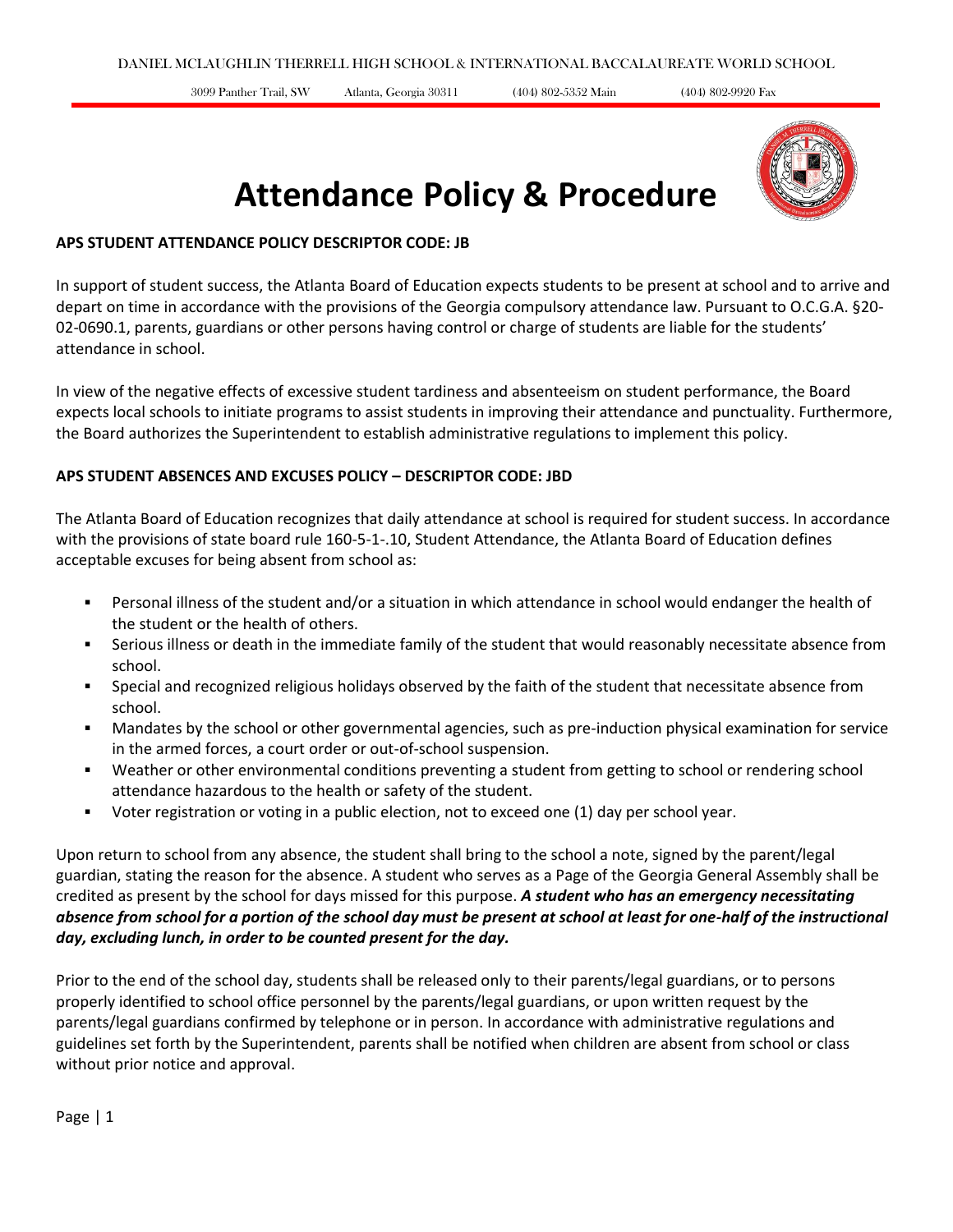#### **THE IMPACT OF ATTENDANCE**

Consistent student school attendance is an Atlanta Public Schools' policy. Students are expected to be present at school and arrive and depart on time according to the provisions of the Georgia Compulsory Attendance Law. Students who are absent from school or tardy miss valuable instruction time and other important school activities. Chronic tardiness and absence from school result in a student being less likely to master skills, concepts, and principles needed to achieve on his or her respective grade level. Also, absenteeism and tardiness are disruptive to the "teaching-learning" process.

If students are absent from school, they must bring a written note signed by the legal parent or guardian explaining the absence. Upon return to school, the student should deliver the note to his or her homeroom teacher. Parents/Guardians are asked to call the school office immediately when extended unanticipated absences are to occur. **Students that arrive to school after 8:50 a.m. will be marked late/tardy to school.**

#### **PERFECT AND PATIAL DAY ATTENDANCE**

A student qualifies for a Perfect Attendance Award when he/she has not been absent and has three [3] tardies or less for the entire school year. Three [3] tardies equals one absence.

To be counted present, students must attend the required number of hours each day. Therefore, students who are tardy or leave before the end of the day must be present for at least one half of the instructional day, excluding lunch to be counted for the instructional day.

#### **PERSONNEL DUTIES AND RESPONSIBILITIES WITH RESPECT TO STUDENT ATTENDANCE (i.e. Unexcused Absences)**

#### **Advisory Teachers (ATs)**

- 1. ATs are responsible for taking accurate daily attendance during the advisement hour.
- 2. Once a student has accumulated excessive unexcused absences (i.e. 3, 5, and 8 days), ATs will perform the following teacher accountability functions:
	- a. Contact student's parent of record listed in Infinite Campus
	- b. Document parent contact via contact log in Infinite Campus
	- c. Complete and submit parent letters for mailing to floor clerks at the 2, 5, and 8
	- d. Grade-level hall monitors will collect the *Attendance Tuesday forms* from the ATs every normal school day Tuesday.
	- e. The data collected on *Attendance Tuesdays* will used **as part of the totality of evidence of student attendance at the weekly Attendance Committee meetings.**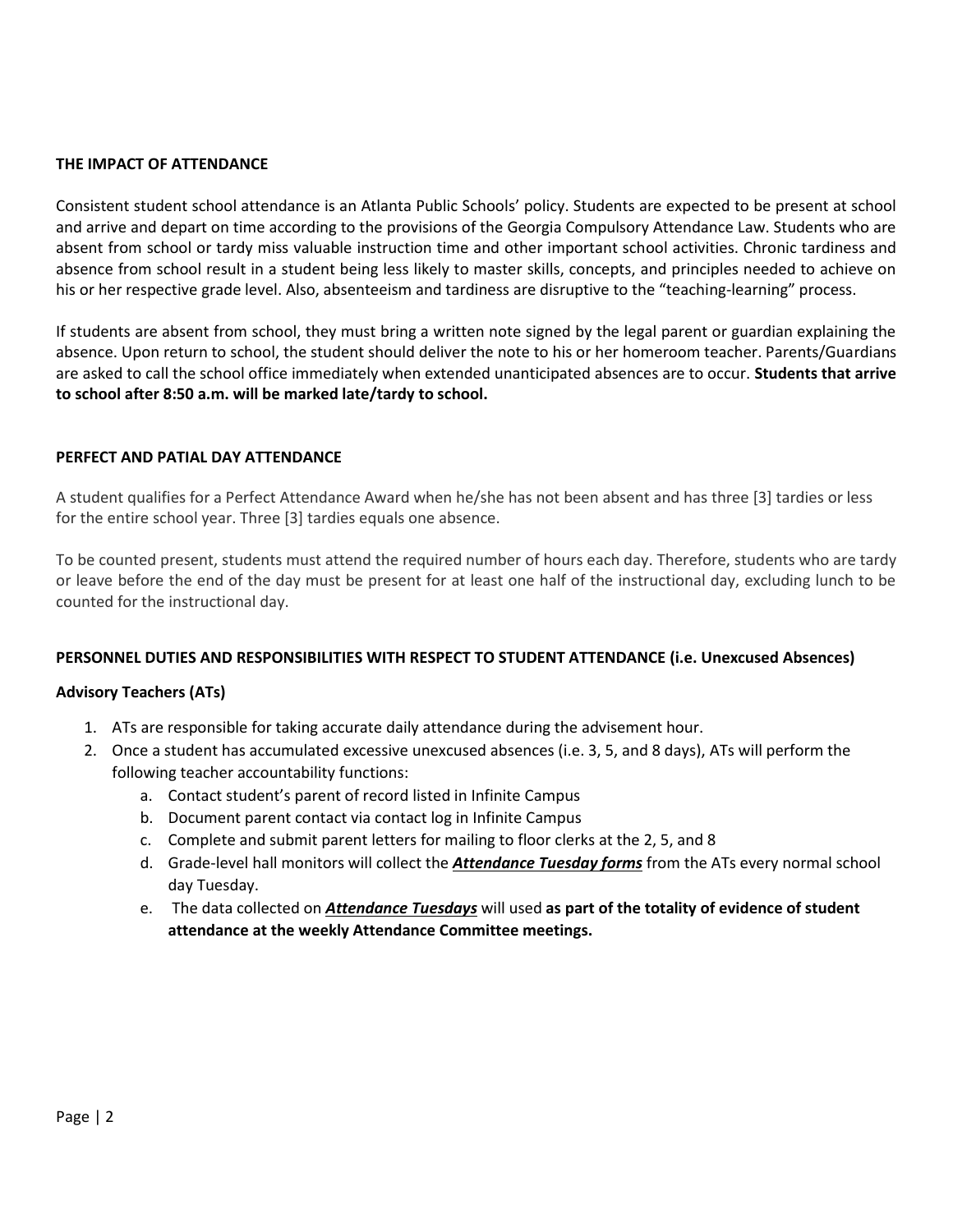### **Teachers of Record (TOR)**

- 1. TOR are responsible for taking accurate daily attendance during each of their respective classes taught.
- 2. Once students of record has accumulated **3 -4 unexcused absences**, TOR will perform the following teacher accountability functions:
	- a. Contact student's parent of record listed in Infinite Campus and document parent contact via contact log in Infinite Campus
	- b. Submit student names to the designated floor clerk on weekly Attendance Tuesday forms. Grade-level hall monitors will collect the *Attendance Tuesday forms* from the TOR on every normal school day Tuesday.
	- c. Complete and submit 3-day attendance letter to grade-level floor clerk for mailing and filing.
	- d. The data collected on *Attendance Tuesdays* will used as part of the totality of evidence of student attendance at the weekly Attendance Committee meetings.
- 3. Once students of record has accumulated **5 - 7 unexcused absences**, TOR will perform the following teacher accountability functions:
	- a. Contact student's parent of record listed in Infinite Campus and document parent contact via contact log in Infinite Campus.
	- b. Submit student names to the designated floor clerk on weekly Attendance Tuesday forms. Grade-level hall monitors will collect the *Attendance Tuesday forms* from the TOR on every normal school day Tuesday.
	- c. Complete and submit 5-day attendance letter to grade-level floor clerk for mailing and filing.
- 4. Once students of record has accumulated **8-10 unexcused absences**, TOR will perform the following teacher accountability functions:
	- a. Contact student's parent of record listed in Infinite Campus and document parent contact via contact log in Infinite Campus.
	- b. Submit student names to the designated floor clerk on weekly Attendance Tuesday forms. Grade-level hall monitors will collect the *Attendance Tuesday forms* from the TOR on every normal school day Tuesday.
	- c. Complete and submit 10-day attendance letter to grade-level floor clerk for mailing and filing.
	- d. Complete and submit Social Worker Referral to grade-level floor clerk.

### **Grade-level Hall Monitors**

Hall Monitors are responsible for collecting the *Attendance Tuesday forms* from both the TOR and ATs on every normal school day Tuesday.

### **Grade-level Floor Clerks**

Floor clerks are responsible for executing the following:

- 1. Run school-wide attendance report every Tuesday for Attendance Committee presentation
- 2. Mailing and filing 3, 5, and 10-day letters received from the ATs and TOR.
- 3. Collecting and submitting social worker referrals to the Social Worker.
- 4. Coordinating Student Attendance Contracts at 10-days unexcused.

Page | 3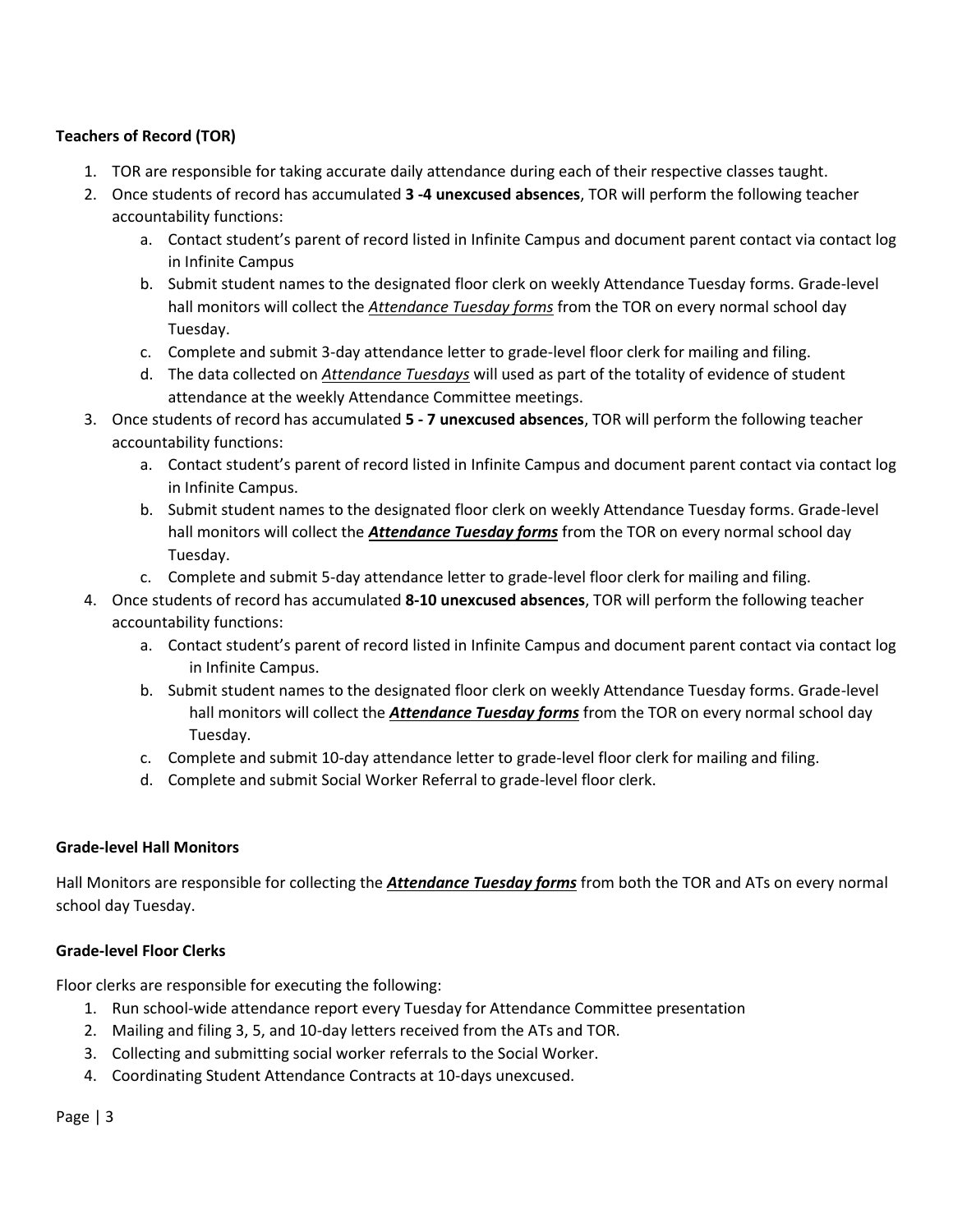5. Collecting and presenting grade-level attendance data at the weekly Attendance Committee Meeting

### **Grade-level Administrators**

Grade-level administrators are responsible for executing the following (i.e. Monthly):

- 1. Conducting Student Attendance Contracts conferences at 10-days of unexcused absences.
- 2. Coordinating Student Attendance Contracts at 10-days of unexcused absences.
- 3. Recommending Court Petition (i.e. age 15 or less) or Attendance withdrawal (i.e. age 16 or more) at 15-days of unexcused absences

### **Attendance Committee Members Roles and Responsibilities**

- 1. The **Attendance Chair** will convene an **attendance committee meeting every week**. Attendance data collected from Infinite Campus (i.e. Attendance Day Count Report by grade level) will be shared with grade-level teams.
- 2. Each **Grade Level Team** in collaboration with the committee chair will be responsible for disaggregating their grade level student attendance data by identifying students by the following attendance metrics:
	- a. 3-4 days whole day unexcused absences
	- b. 5-7 days whole day unexcused absences
	- c. 8-10 days whole day unexcused absences
	- d. 10-days or more of whole day unexcused absences
	- e. 15-days Chronic unexcused absences
- 3. The **Grade-level Team Counselor** will be responsible for creating and filing the "Student Attendance Referral Tracking Forms" for their respective grade level students.
- 4. Students who are 16 or older and have been identified as in danger of being withdrawn from Therrell HS due to chronic unexcused absences will be referred to the **Social Work, Graduation Coach, and Communities & Schools representative** for further intervention actions.
- 5. It is the responsibility of the **Grade-level Teams and the Graduation Coach** to provide additional intervention support to students identified as in danger of credit denial due to chronic unexcused absences.

### **Attachments/Links**

| 3-4 days whole day unexcused absences letter           | 1 <sup>st</sup> Attendance Letter        |
|--------------------------------------------------------|------------------------------------------|
| 5-7 days whole day unexcused absences letter           | 2 <sup>nd</sup> Attendance Letter        |
| 8-10 days whole day unexcused absences letter          | 3rd Attendance Letter                    |
| 10-days or more of whole day unexcused absences letter | 4 <sup>th</sup> Attendance Letter        |
| Compulsory Letter                                      | <b>Compulsory School Attendance Law</b>  |
| <b>Credit Denial Letter</b>                            | <b>Credit Denial Letter</b>              |
| Student Attendance Referral Tracking Form              | <b>Attendance Referral Tracking Form</b> |
| Social Worker Referral                                 |                                          |
| <b>Student Withdrawal Warning Letter</b>               |                                          |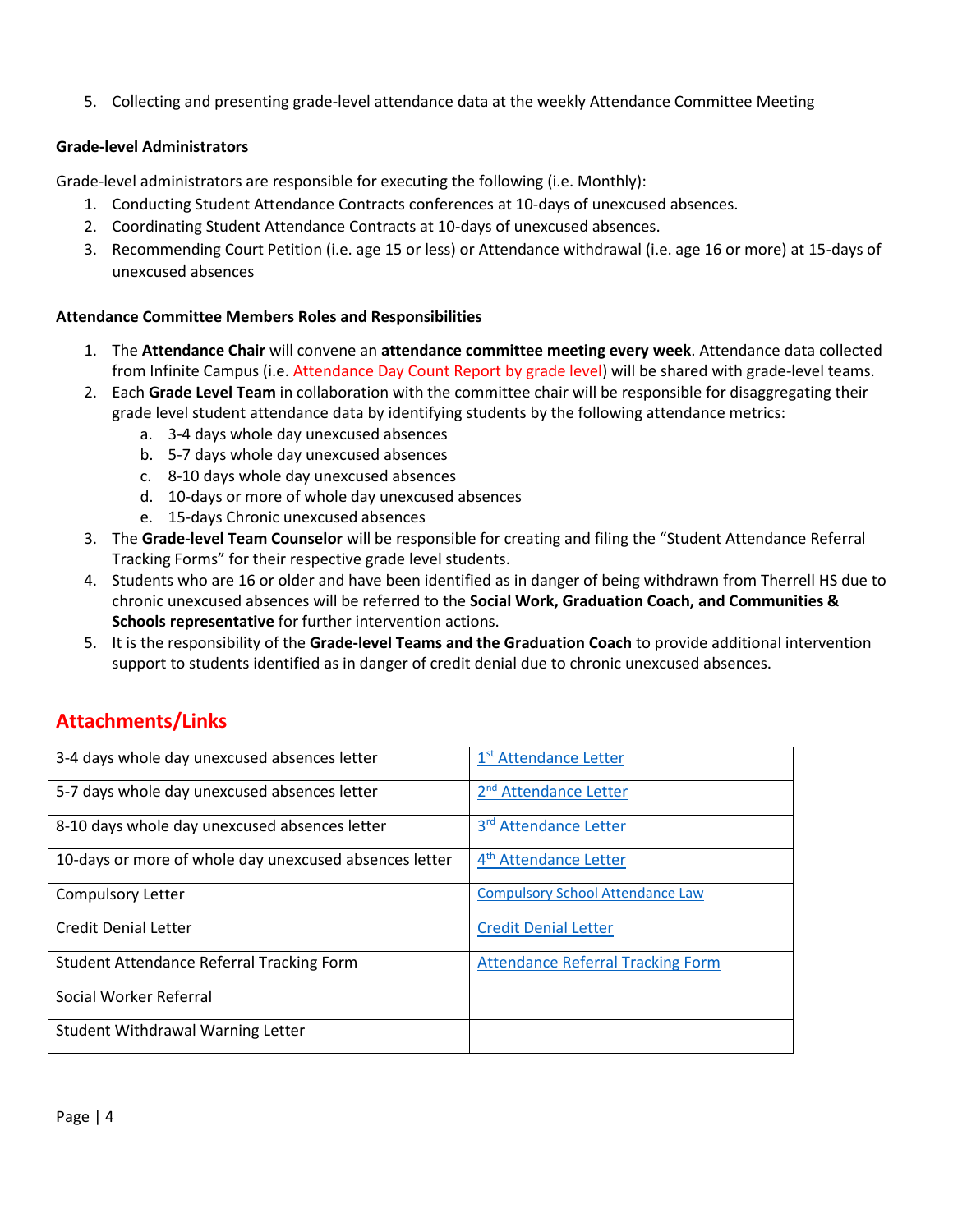### **ATTENDANCE WARNING LETTER ONE**

Date To the Parent or Guardian of \_\_\_\_\_\_\_\_\_\_\_\_\_\_\_\_\_\_\_\_\_\_\_\_\_\_\_\_\_\_\_\_\_\_:

Dear Parent:

D.M. Therrell High School is committed to improving student achievement and is concerned when a student misses school for any reason. This letter is to inform you of son/daughter' absences that have the potential to negatively impact [his/her] academic success.

Often, the number of days that students are absent accumulates without families realizing how many days have been missed. This letter is to help prevent this from happening and inform you that as of \_\_\_\_\_\_\_\_\_your son/daughter has missed \_\_\_\_\_\_days of school.

We want all of our students to have every opportunity to gain instruction, access to classroom participation and learning experiences, as well as opportunities to study and grow.

We realize certain occasions arise in which students will have a necessary and excused absence. Please remember to contact the school office at (404) 802-5345 if you child will be absent.

If you would like to arrange a meeting with an administrator or school counselor to discuss your child's needs in greater detail, please call the office. The names, telephone numbers, and email addresses of the grade-level counselor are listed below.

| Attendance Chairperson – Dr. Byron D. White | Telephone Number: 404.802.5371 |
|---------------------------------------------|--------------------------------|
|                                             | Email: bdwhite@apsk12.org      |

| Grade-Level Counselor                                   | <b>Telephone Number</b> | Email Address         |
|---------------------------------------------------------|-------------------------|-----------------------|
| $9th$ Grade – Mr. McArthur Randolph                     | 404.802.5312            | mrandolph@apsk12.org  |
| 11 <sup>th</sup> Grade (A-K) - Mr. McArthur Randolph    |                         |                       |
| $10th$ Grade – Mrs. Yolonda Jones                       | 404.802.5370            | ymjones@apsk12.org    |
| 11 <sup>th</sup> Grade (L-Z) - Mrs. Yolonda Jones       |                         |                       |
| 12 <sup>th</sup> Grade - Mrs. Tamolyn Johnson-Gallooway | 404.802.5313            | tjgalloway@apsk12.org |

We are here to support your student to improve his or her school attendance. If you believe that you received this notice in error or if you have any questions, please contact us at your earliest opportunity.

In support of our students,

D.M. Therrell High School Attendance Committee

Advisement Teacher/Teacher of Record \_\_\_\_\_\_\_\_\_\_\_\_\_\_\_\_\_\_\_\_\_\_\_\_\_\_\_\_\_\_\_\_\_\_\_\_\_\_\_

Page | 5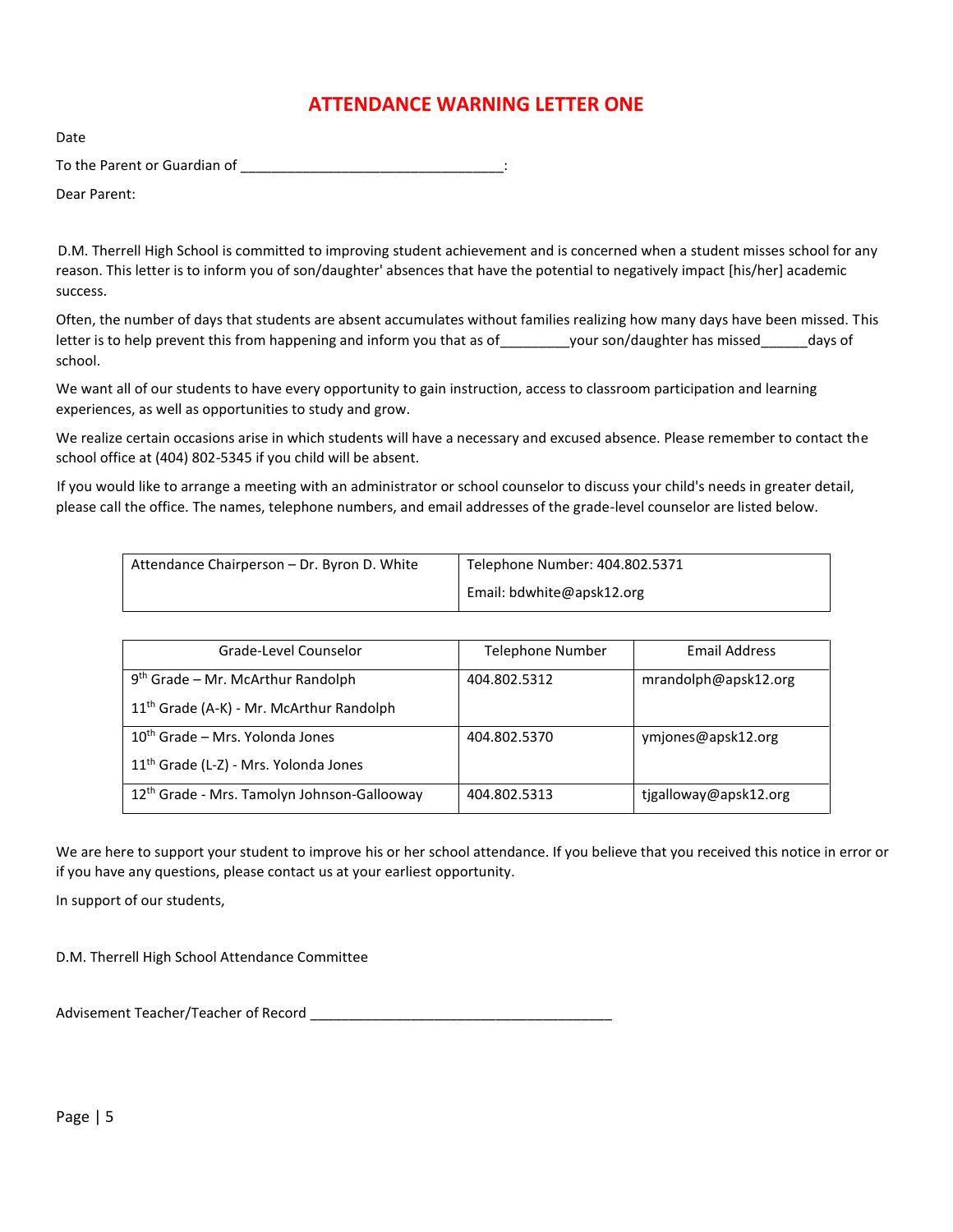### **ATTENDANCE WARNING LETTER TWO**

<span id="page-5-0"></span>Date To the Parent or Guardian of \_\_\_\_\_\_\_\_\_\_\_\_\_\_\_\_\_\_\_\_\_\_\_\_\_\_\_\_\_\_\_\_\_\_:

Dear Parent:

D.M. Therrell High School is committed to improving student achievement and is concerned when a student misses school for any reason. This letter is to inform you of son/daughter' absences that have the potential to negatively impact [his/her] academic success.

Often, the number of days that students are absent accumulates without families realizing how many days have been missed. This letter is to help prevent this from happening and inform you that as of \_\_\_\_\_\_\_\_\_your son/daughter has missed \_\_\_\_\_\_days of school.

We want all of our students to have every opportunity to gain instruction, access to classroom participation and learning experiences, as well as opportunities to study and grow.

We realize certain occasions arise in which students will have a necessary and excused absence. Please remember to contact the school office at (404) 802-5345 if you child will be absent.

If you would like to arrange a meeting with an administrator or school counselor to discuss your child's needs in greater detail, please call the office. The names, telephone numbers, and email addresses of the grade-level counselor are listed below.

| Attendance Chairperson – Dr. Byron D. White | Telephone Number: 404.802.5371 |
|---------------------------------------------|--------------------------------|
|                                             | Email: bdwhite@apsk12.org      |

| Grade-Level Counselor                                   | <b>Telephone Number</b> | Email Address         |
|---------------------------------------------------------|-------------------------|-----------------------|
| $9th$ Grade – Mr. McArthur Randolph                     | 404.802.5312            | mrandolph@apsk12.org  |
| 11 <sup>th</sup> Grade (A-K) - Mr. McArthur Randolph    |                         |                       |
| $10th$ Grade – Mrs. Yolonda Jones                       | 404.802.5370            | ymjones@apsk12.org    |
| 11 <sup>th</sup> Grade (L-Z) - Mrs. Yolonda Jones       |                         |                       |
| 12 <sup>th</sup> Grade - Mrs. Tamolyn Johnson-Gallooway | 404.802.5313            | tjgalloway@apsk12.org |

We are here to support your student to improve his or her school attendance. If you believe that you received this notice in error or if you have any questions, please contact us at your earliest opportunity.

In support of our students,

D.M. Therrell High School Attendance Committee

<span id="page-5-1"></span>Advisement Teacher/Teacher of Record \_\_\_\_\_\_\_\_\_\_\_\_\_\_\_\_\_\_\_\_\_\_\_\_\_\_\_\_\_\_\_\_\_\_\_\_\_\_\_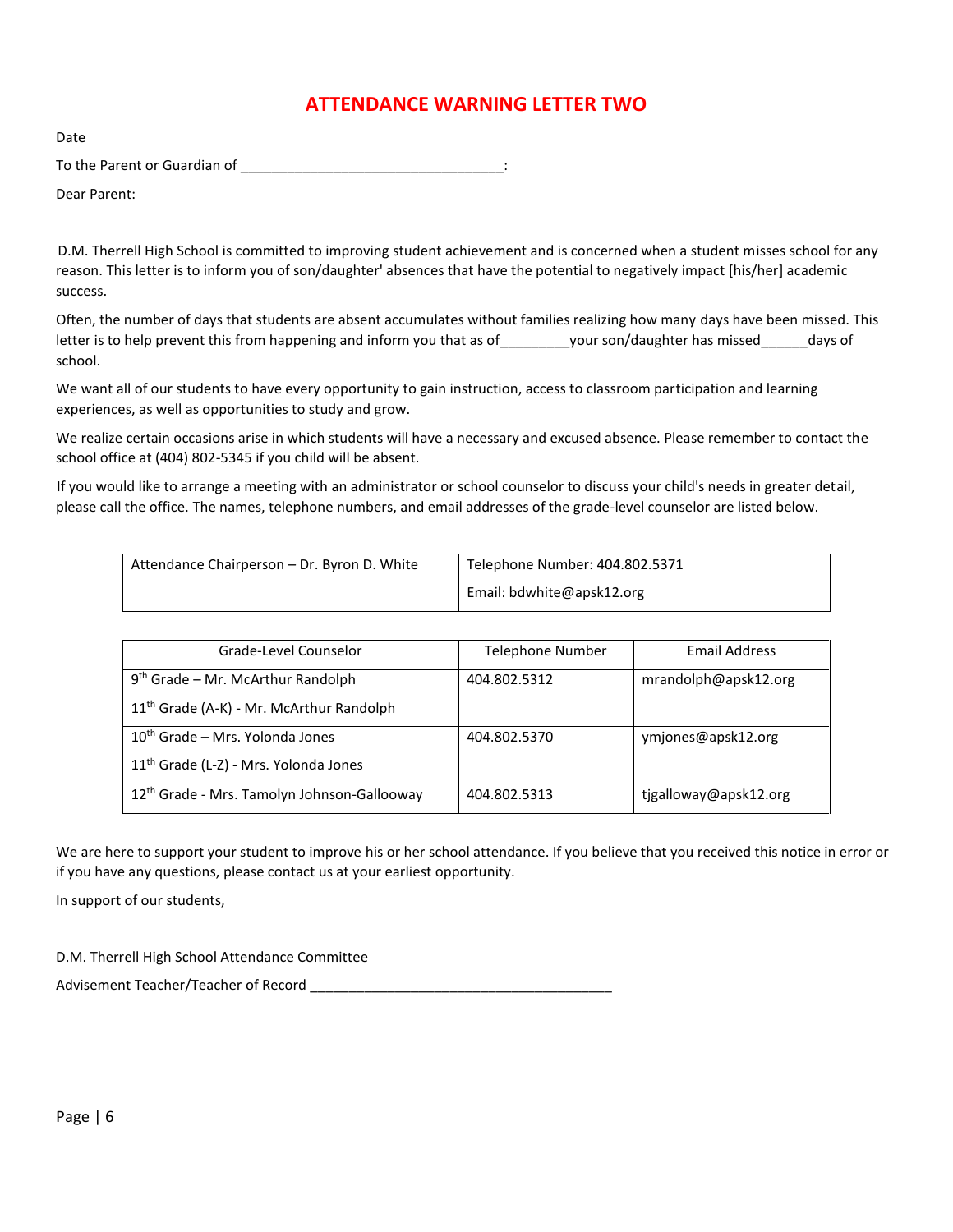### **ATTENDANCE WARNING LETTER THREE**

Date

To the Parent or Guardian of \_\_\_\_\_\_\_\_\_\_\_\_\_\_\_\_\_\_\_\_\_\_\_\_\_\_\_\_\_\_\_\_\_\_:

Dear Parent:

D.M. Therrell High School is committed to improving student achievement and is concerned when a student misses school for any reason. This letter is to inform you of son/daughter' absences that have the potential to negatively impact [his/her] academic success.

Often, the number of days that students are absent accumulates without families realizing how many days have been missed. This letter is to help prevent this from happening and inform you that as of \_\_\_\_\_\_\_\_\_your son/daughter has missed \_\_\_\_\_\_days of school.

We want all of our students to have every opportunity to gain instruction, access to classroom participation and learning experiences, as well as opportunities to study and grow.

We realize certain occasions arise in which students will have a necessary and excused absence. Please remember to contact the school office at (404) 802-5345 if you child will be absent.

If you would like to arrange a meeting with an administrator or school counselor to discuss your child's needs in greater detail, please call the office. The names, telephone numbers, and email addresses of the grade-level counselor are listed below.

| Attendance Chairperson – Dr. Byron D. White | Telephone Number: 404.802.5371 |
|---------------------------------------------|--------------------------------|
|                                             | Email: bdwhite@apsk12.org      |

| Grade-Level Counselor                                   | <b>Telephone Number</b> | Email Address         |
|---------------------------------------------------------|-------------------------|-----------------------|
| $9th$ Grade – Mr. McArthur Randolph                     | 404.802.5312            | mrandolph@apsk12.org  |
| 11 <sup>th</sup> Grade (A-K) - Mr. McArthur Randolph    |                         |                       |
| $10th$ Grade – Mrs. Yolonda Jones                       | 404.802.5370            | ymjones@apsk12.org    |
| 11 <sup>th</sup> Grade (L-Z) - Mrs. Yolonda Jones       |                         |                       |
| 12 <sup>th</sup> Grade - Mrs. Tamolyn Johnson-Gallooway | 404.802.5313            | tjgalloway@apsk12.org |

We are here to support your student to improve his or her school attendance. If you believe that you received this notice in error or if you have any questions, please contact us at your earliest opportunity.

In support of our students,

D.M. Therrell High School Attendance Committee

<span id="page-6-0"></span>Advisement Teacher/Teacher of Record \_\_\_\_\_\_\_\_\_\_\_\_\_\_\_\_\_\_\_\_\_\_\_\_\_\_\_\_\_\_\_\_\_\_\_\_\_\_\_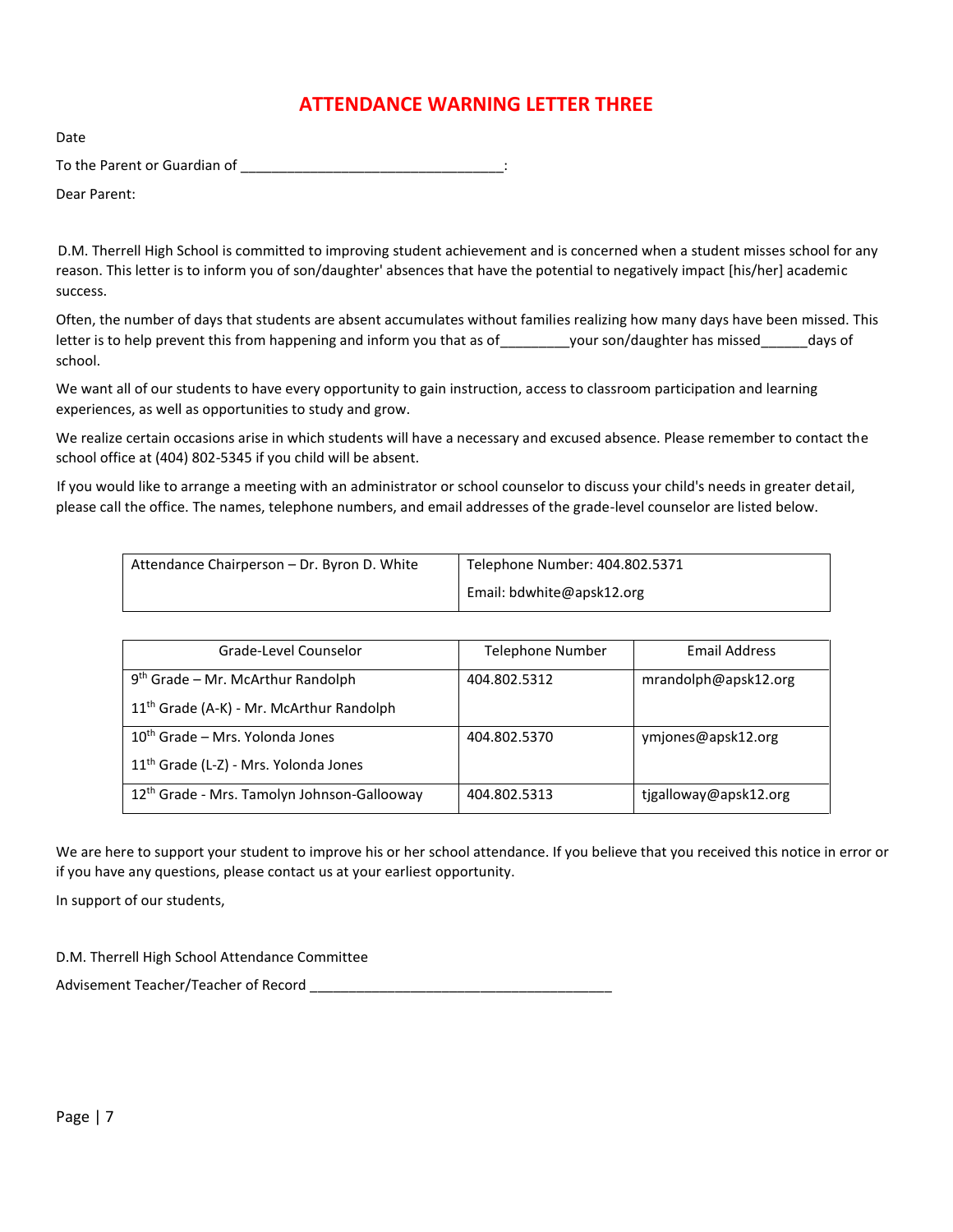### **ATTENDANCE WARNING LETTER FOUR**

<span id="page-7-0"></span>Date

To the Parent or Guardian of \_\_\_\_\_\_\_\_\_\_\_\_\_\_\_\_\_\_\_\_\_\_\_\_\_\_\_\_\_\_\_\_\_\_:

Dear Parent:

D.M. Therrell High School is committed to improving student achievement and is concerned when a student misses school for any reason. This letter is to inform you of son/daughter' absences that have the potential to negatively impact [his/her] academic success.

Often, the number of days that students are absent accumulates without families realizing how many days have been missed. This letter is to help prevent this from happening and inform you that as of \_\_\_\_\_\_\_\_\_your son/daughter has missed \_\_\_\_\_\_days of school.

We want all of our students to have every opportunity to gain instruction, access to classroom participation and learning experiences, as well as opportunities to study and grow.

We realize certain occasions arise in which students will have a necessary and excused absence. Please remember to contact the school office at (404) 802-5345 if you child will be absent.

If you would like to arrange a meeting with an administrator or school counselor to discuss your child's needs in greater detail, please call the office. The names, telephone numbers, and email addresses of the grade-level counselor are listed below.

| Attendance Chairperson – Dr. Byron D. White | Telephone Number: 404.802.5371 |
|---------------------------------------------|--------------------------------|
|                                             | Email: bdwhite@apsk12.org      |

| Grade-Level Counselor                                   | <b>Telephone Number</b> | Email Address         |
|---------------------------------------------------------|-------------------------|-----------------------|
| $9th$ Grade – Mr. McArthur Randolph                     | 404.802.5312            | mrandolph@apsk12.org  |
| 11 <sup>th</sup> Grade (A-K) - Mr. McArthur Randolph    |                         |                       |
| $10th$ Grade – Mrs. Yolonda Jones                       | 404.802.5370            | ymjones@apsk12.org    |
| 11 <sup>th</sup> Grade (L-Z) - Mrs. Yolonda Jones       |                         |                       |
| 12 <sup>th</sup> Grade - Mrs. Tamolyn Johnson-Gallooway | 404.802.5313            | tjgalloway@apsk12.org |

We are here to support your student to improve his or her school attendance. If you believe that you received this notice in error or if you have any questions, please contact us at your earliest opportunity.

In support of our students,

D.M. Therrell High School Attendance Committee

Advisement Teacher/Teacher of Record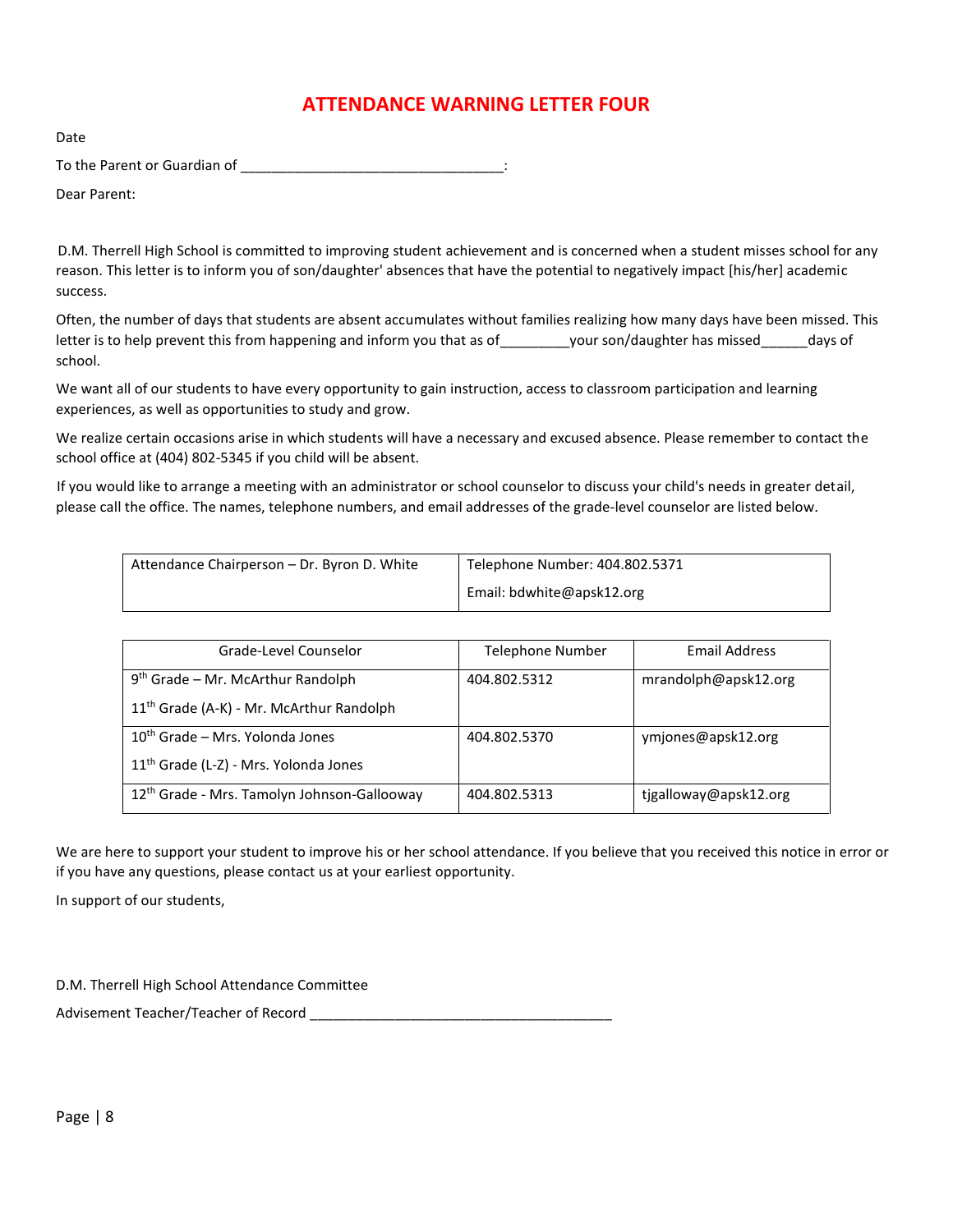### **Georgia Compulsory School Attendance Law Letter**

Dear Parent/Guardian of \_\_\_\_\_\_\_\_\_\_\_\_\_\_\_\_\_\_\_\_\_\_\_\_\_\_\_\_\_\_:

Re: State of Georgia Compulsory School Attendance Law

Please take notice that according to our records you have caused your child, has not attend school as required by the Compulsory School Attendance Law of the State. Under and by virtue of the school laws of this state, you are required to cause the continuous attendance of said (child or children) in a school. Failure to do so will make you liable to the penalties provided therein. Violation of the law is a misdemeanor and violation makes you subject to a fine not less than \$25.00 and not greater than \$100.00, imprisonment not to exceed 30 days, community service or any combination of the penalties at the discretion of the Court. Each day of absence from school in violation of the law shall constitute a separate offense.

Students between the ages of 14-18 whose ten (10) unexcused absences are within one semester or two quarters, the student's eligibility to obtain or retain a driver's permit or license may be impacted.

The above mentioned law further provides that a dependency or truancy pre-referral may be filed with the Fulton/Dekalb County Juvenile Court as the court provides. Dependency referrals may be submitted to Superior Court.

Please call me immediately at 404-802-5345

Sincerely,

**Enclosures: Excerpts from the Georgia Compulsory School Attendance Law**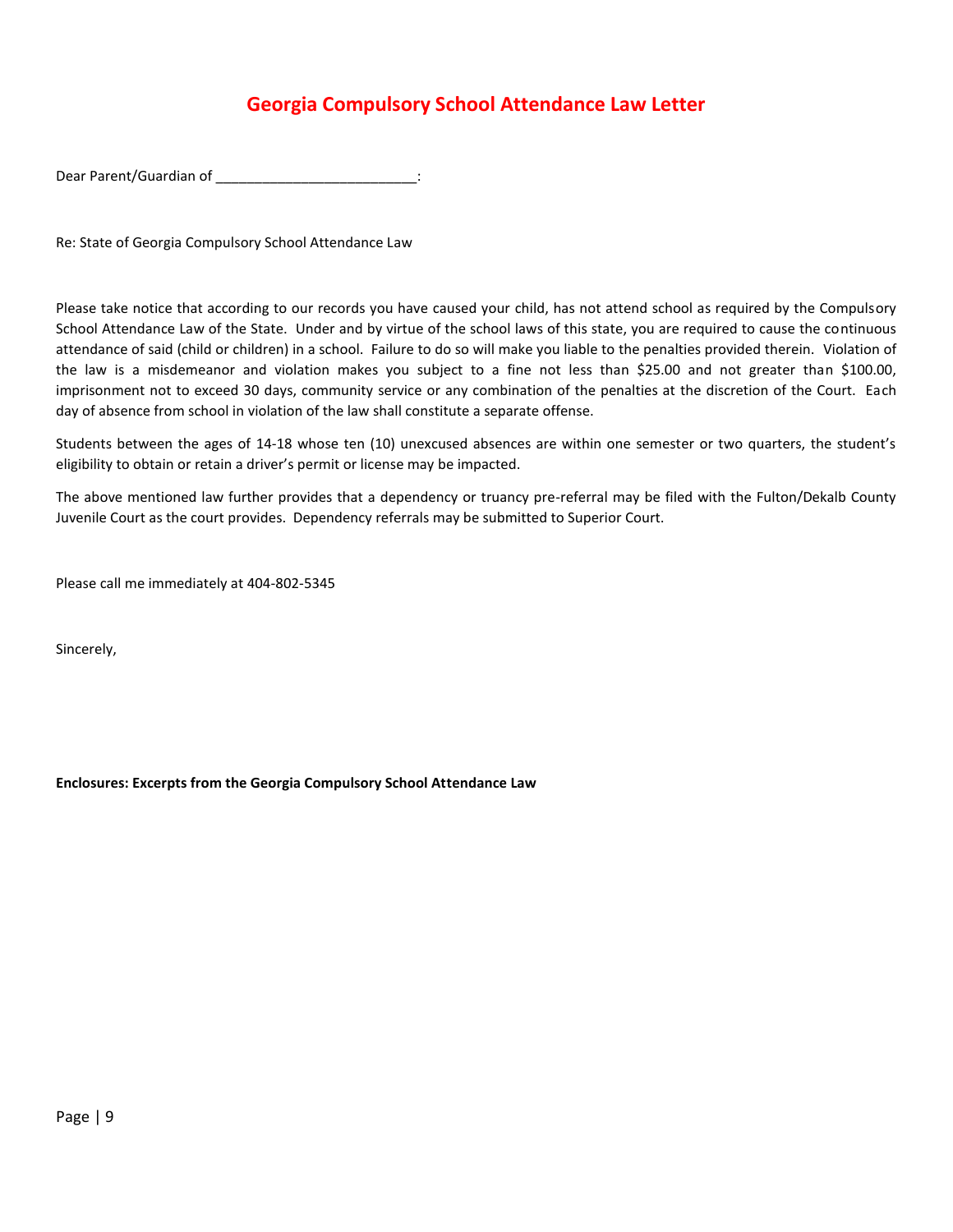### **Credit Denial Letter**

<span id="page-9-0"></span>Dear Parent/Guardian of \_\_\_\_\_\_\_\_\_\_\_\_\_\_\_\_\_\_\_\_\_\_

The purpose of this letter is to notify you that your child has accumulated \_\_\_\_\_ unexcused absences as of \_\_\_\_\_\_\_\_\_\_\_\_\_\_. According to our board policy and Georgia Compulsory Attendance Law, students accumulating more than 5 unexcused absences per semester may result in the following actions:

- 1. Denials of course credit(s)
- 2. Withdrawal from school
- 3. Revocation of family's Section-8 voucher
- 4. Revocation or denial of Georgia Driver's License; a child's license may be held until age 21
- 5. Filing of petition in juvenile court for truancy

Further, a student is considered absent if he or she:

- 1. Does not report to school
- 2. Reports to school after 11:30 a.m.
- 3. Leaves school prior to 11:30 a.m.
- 4. Misses two consecutive classes (180 minutes or more of seat time)
- 5. Accumulates 15 or more unexcused tardies to school or class

Please be advised that failure to maintain regular school attendance has placed your son/daughter in jeopardy of being denied high school credit in their core **and** elective courses. Failure of these courses will likely result in your child being retained or even withdrawn from school. Please encourage and assist your son or daughter with getting to school on time daily.

Please contact your child's school counselor directly to further discuss the denial of credits further.

Mr. McArthur Randolph (9<sup>th</sup>/11<sup>th</sup> grade) - 404.802.5312

Mrs. Yolonda Jones (910<sup>th</sup>/11<sup>th</sup> grade) - 404.802. 5370

Mrs. Tamolyn Johnson-Galloway (12<sup>th</sup> grade) - 404.802. 5337

Sincerely,

Guidance and Counseling Department

D. M. Therrell High School

*My signature below denotes my understanding of the information above. Further, I understand that if credit were denied as a result of attendance, Therrell High School will be in adherence to the APS established policy.*

| Parent Signature  | Date |
|-------------------|------|
|                   |      |
|                   |      |
| Student Signature | Date |

Page | 10